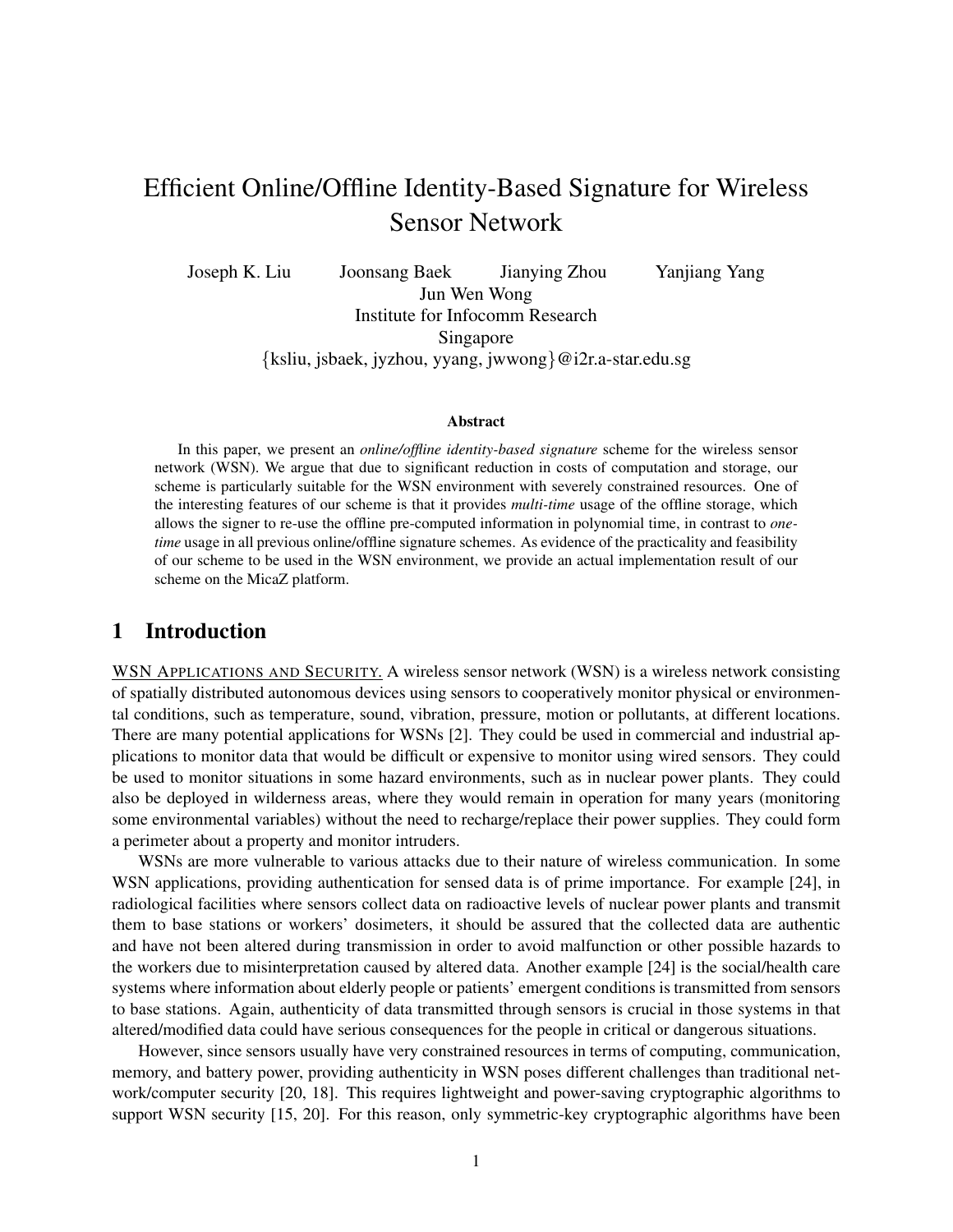#### 1 INTRODUCTION 2

regarded as suitable tools for providing WSN with security. Contrary to this common belief, it has recently been reported that public-key cryptographic algorithms are feasible to be realized in WSNs and in fact practical if appropriate algorithms are chosen [11, 26, 3]. A significant benefit one can obtain from using public-key cryptographic algorithms for WSN security is that this simplifies essential security services including key distribution/management and hence reduces transmission power due to less protocol overhead [11].

One important issue that should be resolved in order to fully utilize public-key cryptography in WSN is to build up a public key infrastructure (PKI) for WSN [27, 21], which is to establish a trusted identity. However, as pointed out in [21], the PKI for WSNs is not trivial to construct. Especially, distributing signed public-key certificates of numerous sensors could be difficult in many situations. We argue in this paper that at least for providing data authentication services, *identity-based signature* schemes are useful due to the feature that a signer does not have to hold a signed public-key certificate for other entities to verify signatures that the signer generates.

IDENTITY-BASED CRYPTOGRAPHY. Identity-based (ID-based) cryptography, introduced by Shamir [22], eliminates the necessity for checking the validity of certificates. In an ID-based cryptography, public key of each user is easily computable from a string corresponding to this user's identity (e.g. an email address, a telephone number, etc.). A private key generator (PKG) then computes the private keys from a master secret for the users. This property avoids the requirement of using certificates and associates an implicit public key (user identity) to each user within the system. In the case of ID-based signature (IBS), verification takes only the identity together with the message and signature pair as input and executes the algorithm directly. This is different from the traditional public-key cryptography, whereas an additional certificate verification algorithm is needed which is equivalent to the process of two signatures verification.

Identity-based cryptography could particularly be suitable for WSN. The absence of certificate eliminates the costly certificate verification process. In addition, when there is a new node added to the network, other nodes do not need to have its certificate in order to communicate in a secure and authenticated way. This can greatly reduce communication overhead and computation cost, which is a significant factor in the design of WSN. Recently, Tan *et al.* [25] proposed an identity-based encryption scheme for body sensor network (BSN), a network of sensors deployed on a person's body to collect physiological information.

ONLINE/OFFLINE SIGNATURE. In order to further reduce the computational cost of signature generation, online/offline signature is preferable in WSN. The notion of online/offline signatures was introduced by Even, Goldreich and Micali [10]. It performs the signature generation procedure in two phases. The first phase is performed offline (prior to the knowledge of the message to be signed) and the second phase is performed online (after knowing the message to be signed). In WSN, the offline phase can be executed at the base station, while the online phase is to be executed in the WSN node. The online phase is typically very fast, and hence can be executed efficiently even on a weak processor, such as a node in WSN.

Even, Goldreich and Micali proposed a general method for converting any signature scheme into an online/offline signature scheme. However, the method is impractical since it increases the size of the signature by a quadratic factor. Later, Shamir and Tauman [23] proposed a new paradigm, called "hash-sign-switch" for designing more efficient online/offline signature schemes. Both schemes are in generic setting, and thus not actually very efficient or practical to be used. Some concrete implementations have been proposed in [16, 9, 14, 5]. Among these schemes, [16] and [14] are proven secure without random oracles while [5] is the most efficient one. However, all schemes are only for traditional public-key based setting, but not targeted for identity-based setting.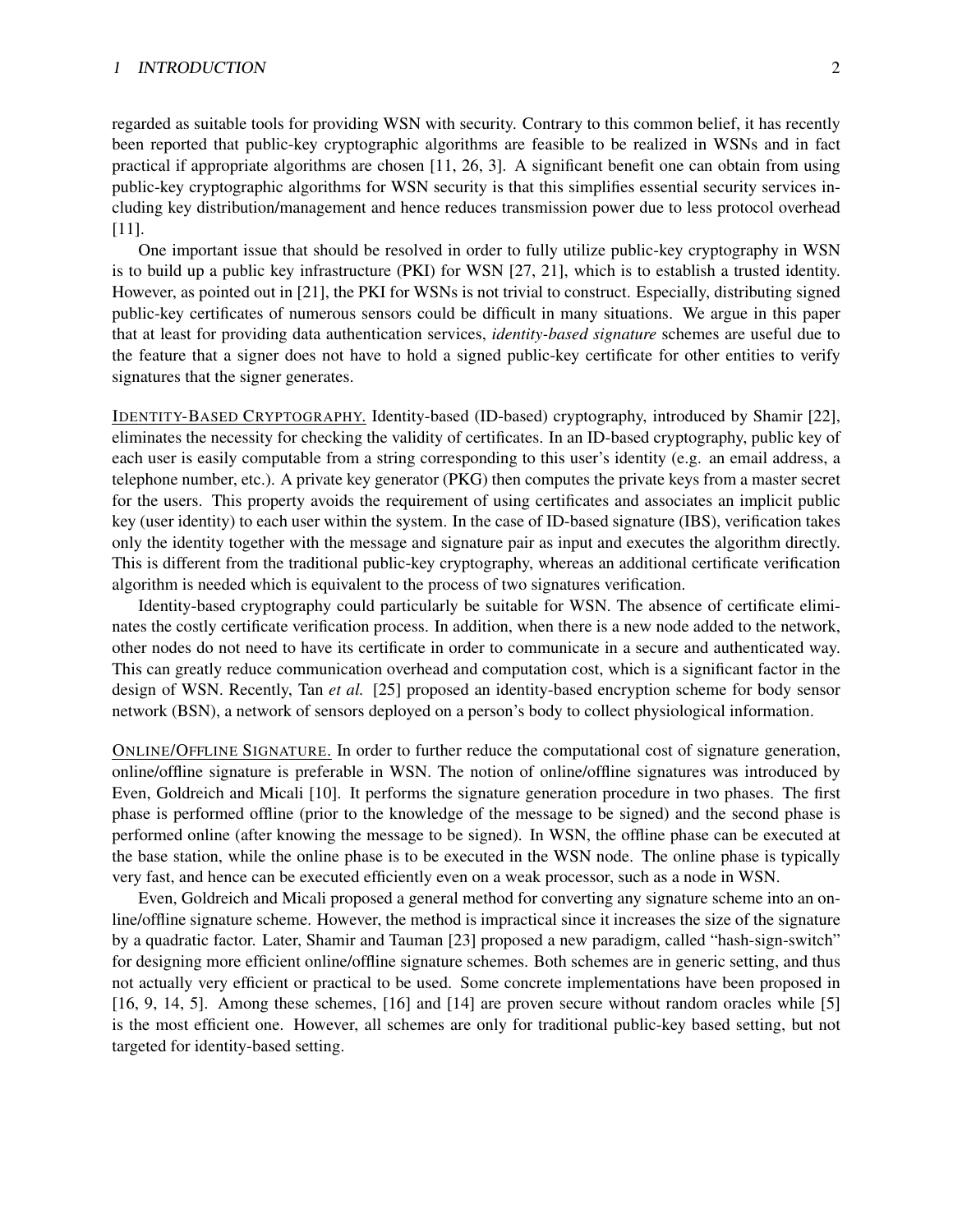### 1.1 Related Works

The only existing ID-based online/offline signature scheme was designed by Xu, Mu and Susilo [28] (this scheme will be referred to as the "XMS" scheme hereafter). In their scheme, the signer needs to execute the offline phase every time when he wants to produce a signature. We call it "*one-time*" meaning the offline signature part can be used only *once* and hence, it cannot be re-used. If we apply this one-time scheme into WSN, it becomes impractical since, assuming the offline phase is done at the base station, non-reusability of the storage implies that sensors need to go back to the base station every time for obtaining the next offline signature part. Moreover, the verification of the XMS scheme requires a *pairing* operation, which is a costly computation process for a sensor node. We do not expect a node can execute such a heavy operation, which makes the signature scheme not appropriable for node-to-node signatures in WSNs<sup>1</sup>.

Even worse, it was recently found by Li et al. [17] that the XMS scheme does not achieve the claimed security, i.e., the signature is *forgeable*. In other words, there is no secure concrete identity-based online/offline signature scheme existed in the literature yet.

### 1.2 Our Contribution

In this paper, we present an efficient online/offline ID-based signature scheme which is suitable for WSN. It enjoys the following advantages:

- It is a concrete identity-based setting which does not require any certificate attached to the signature for verification. It is proven secure in the random oracle model.
- When compared to the XMS scheme [28], which is the only ID-based online/offline signature in the literature <sup>2</sup>, our scheme requires less computation and storage cost (up to  $50\%$  saving). The XMS scheme requires two pairing operations in the signature verification.
- More importantly, our scheme does not require any pairing operation in both signature generation or verification. Therefore, our scheme can be easily implemented in WSN nodes. Our scheme is especially suitable for node-to-node communication in WSN, in the sense that no certificate is needed and computations are light enough to be executed.
- Our new technique allows the offline information to be *re-usable*. This way, the signer is not required to execute the offline algorithm every time when he wants to sign a new message. Furthermore, unlike most of the existing (non ID-based) online/offline signatures, our offline signing algorithm does *not* require any secret information from the signer. Hence, it can be generated by any trusted third party including the PKG. This is particularly useful for a WSN node as the base station, acting as a PKG, can generate the offline information and the node does not need to return to the base station for the renewal of the offline information every time signing is performed. Even this offline information can be hardcoded into the node in the manufacturing stage. This can save a lot communication bandwidth, which is considered to be an expensive cost in the WSN environment.

### 1.3 Organization

Our paper is organized as follow. We review some definitions in Section 2. Our scheme is given in Section 3, which is followed by the security and performance analysis in Section 4. An extension is given in Section

<sup>1</sup>Oliveira *et al.* [19] show that using MicaZ node processor with TinyPBC open source code to execute a pairing operation requires at least 5.5 seconds. A pairing-based signature verification takes at least 2 pairing operations, which needs more than 11 seconds. This is too long for many practical applications.

<sup>2</sup>We remark that the XMS scheme has been proven *insecure* by Li et al. [17]. However, as it is the only concrete identity-based online/offline signature scheme in the literature, we also include it in our efficiency comparison.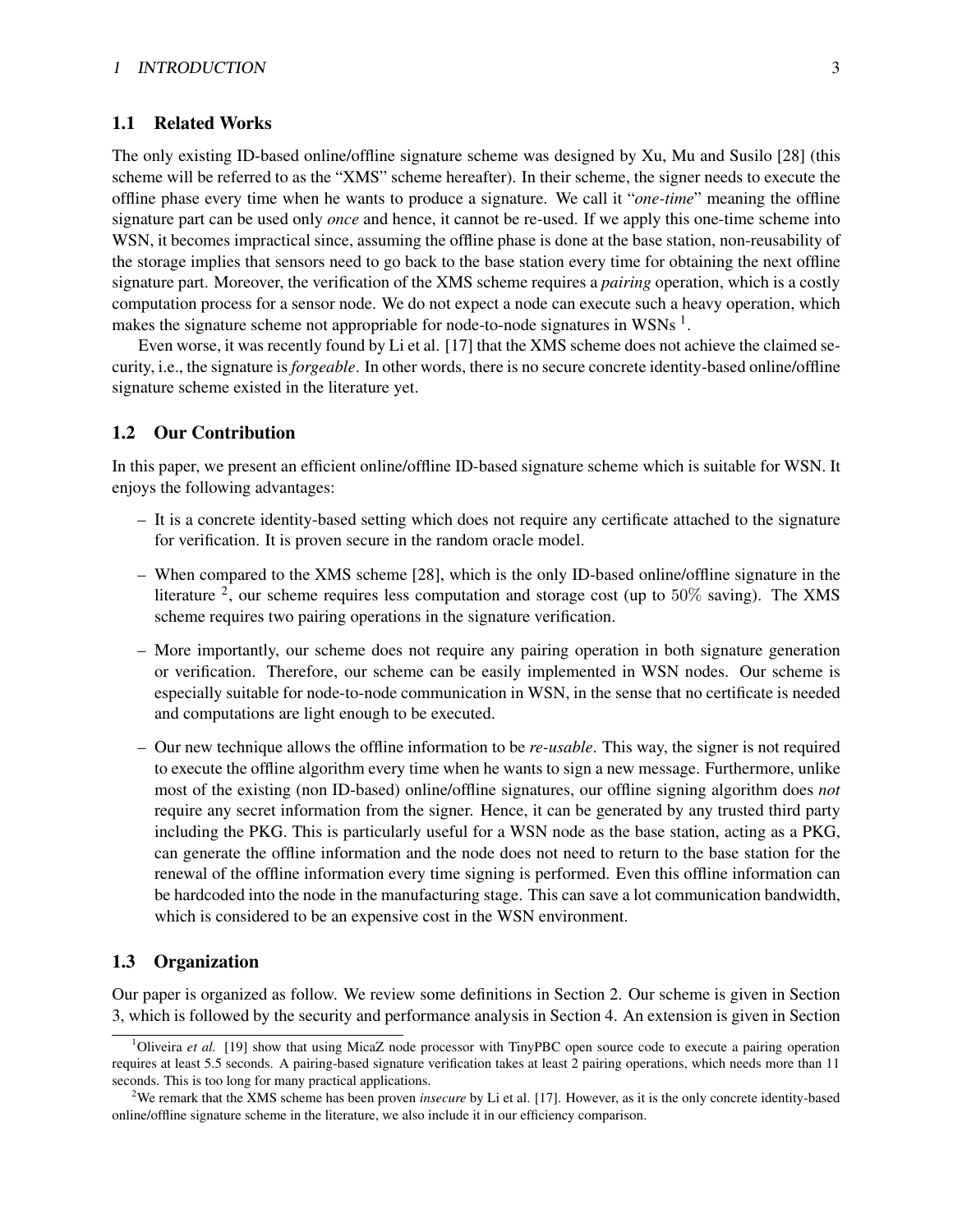### 2 DEFINITION 4

5. The implementation details of our scheme is presented in Section 6 and our paper is concluded in Section 7.

# 2 Definition

### 2.1 Mathematical Assumption

The security of our scheme will be reduced to the hardness of the discrete logarithm (DL) problem in the group in which the signature is constructed. We briefly review the definition.

Definition 1 (Discrete Logarithm (DL) Assumption) *Given a group* G *of prime order* q *with generator* g and element  $g^x \in \mathbb{G}$  where  $x$  is selected uniformly at random from  $\mathbb{Z}_q^*$ , the discrete logarithm (DL) problem *in*  $\mathbb{G}$  *is to compute x. We say that the*  $(\epsilon, t)$ -*DL assumption holds in a group*  $\mathbb{G}$  *if no algorithm running in time at most t can solve the DL problem in*  $\mathbb{G}$  *with probability at least*  $\epsilon$ *.* 

### 2.2 Security Definition

We then review the formal definition of the online/offline ID-based signature (IBS) scheme.

**Definition 2** ( $IBS$ ) An online/offline ID-based signature scheme  $IBS$  consists of algorithms Setup, Extract, OfflineSign, OnlineSign and Verify.

- Setup: This algorithm computes a PKG's public parameter  $param$  and a master key  $msk$ . Note that param is given to all parties involved while msk is kept secret.
- Extract: Given an identity ID, this algorithm generates a private key associated with ID using  $msk$ , denoted by  $sk_{ID}$ .
- OfflineSign: Given the public parameter, this algorithm generates an offline signature  $\bar{\sigma}$ .
- OnlineSign: On input the private key  $sk_{ID}$ , the offline signature  $\bar{\sigma}$  and a message m, this algorithm generates a signature  $\sigma$  of the message m.
- Verify: Given ID, m and  $\sigma$ , this algorithm outputs "accept" if  $\sigma$  is valid and outputs "reject" otherwise.

Note that we do not require the secret key to be the input of OfflineSign in our definition.

Next, we define the unforgeability notion for *IBS*, which we call "UF-IBS-CMA (Unforgeability of IBS under chosen message attack)".

**Definition 3 (UF-IBS-CMA)** An ID-based signature scheme  $\mathcal{IBS} =$  (Setup, Extract, Sign, Verify) is secure in the sense of existential unforgeable against chosen message attack (UF-IBS-CMA) if there is no adversary  $F$  whose running time is polynomial bounded, given the set of common parameters param generated by Setup, wins the following attack game with non-negligible probability. Note that in the attack game, the adversary interacts with the challenger through queries.

1. When F issues a private key extraction query ID an identity, the challenger runs Extract providing ID as input, obtains a corresponding private key  $sk_{ID}$  and responds to F with it.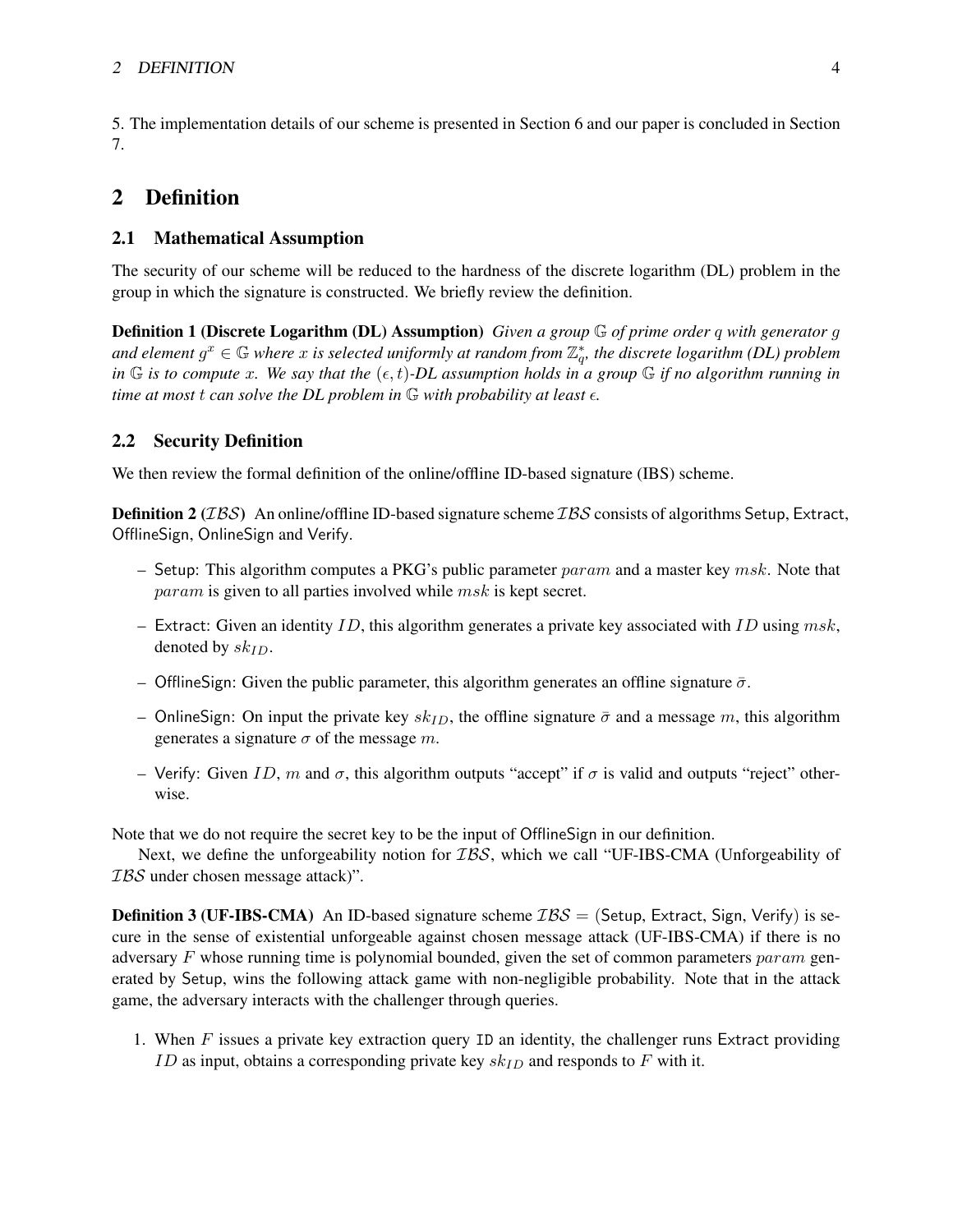- 2. When F issues a signature generation query which consists of an identity  $ID$  and a message  $m$ , the challenger runs Extract providing ID as input, obtains a corresponding private key  $sk_{ID}$ . The challenger then runs the Sign algorithm providing  $sk_{ID}$  as input and gives a resulting signature  $\sigma$  to F.
- 3. At the end of the game, F outputs  $(ID', m', \sigma')$ , where  $\sigma'$  is a signature of a message m' and  $ID'$ is a corresponding identity. A restriction here is that  $ID'$  and  $m'$  have not been issued as any of the private key extraction and signature generation queries before.

F wins the attack game if  $\sigma'$  is a valid signature of m'. The advantage of an adversary is defined as the probability it wins the game. An adversary is said to be an  $(\epsilon, t, q_e, q_s, q_h)$ -forger if it has advantage at least  $\epsilon$  in the above game, runs in time at most t, and make at most  $q_e$ ,  $q_s$  and  $q_h$  extract, signing and random oracle queries, respectively. A scheme is said to be  $(\epsilon, t, q_e, q_s, q_h)$ -secure in the sense of UF-IBS-CMA if no  $(\epsilon, t, q_e, q_s, q_h)$ -forger exists.

# 3 The Proposed Online/Offline IBS Scheme

We present our scheme in this section. It contains the following 5 components.

– Setup: Let  $\mathbb G$  be a multiplicative group of prime order q. The PKG selects a random generator  $g \in \mathbb G$ and randomly chooses  $x \in \mathbb{Z}_q^*$  at random. It sets  $X = g^x$ . Let  $H : \{0,1\} \to \mathbb{Z}_q^*$  be a cryptographic hash function. The public parameters *param* and master secret key *msk* are given by

$$
param = (\mathbb{G}, q, g, X, H) \qquad msk = x
$$

- Extract: To generate a secret key for identity *ID*, the PKG randomly selects  $r \in \mathbb{Z}_q^*$  at random, computes

 $R \leftarrow g^r \qquad s \leftarrow r + H(R, ID)x \bmod q$ 

The user secret key is  $(R, s)$ . Note that a correctly generated secret key should fulfill the following equality:

$$
g^s = RX^{H(R,ID)} \tag{1}
$$

– Offline Sign: At the offline stage the signer computes:

$$
\hat{Y}_i \leftarrow g^{2^i} \qquad \text{for } i = 0, \dots, |q| - 1
$$

Note that at the offline stage, we do not require the knowledge of the message nor the secret key. It can be also regarded as part of the public parameter and prepared by the (trusted) PKG instead of offline signing stage.

- Online Sign: At the online stage, the signer randomly selects  $y \in \mathbb{Z}_q^*$  at random. Let  $y[i]$  be the *i*-th bit of y. Define  $\mathcal{Y} \subset \{1, \ldots, |q|\}$  to be the set of indices such that  $y[i] = 1$ . Compute

$$
Y \leftarrow \prod_{i \in \mathcal{Y}} \hat{Y}_{i-1} \qquad h \leftarrow H(Y, R, m) \qquad z \leftarrow y + h \, s \mod q
$$

The signature is  $(Y, R, z)$ .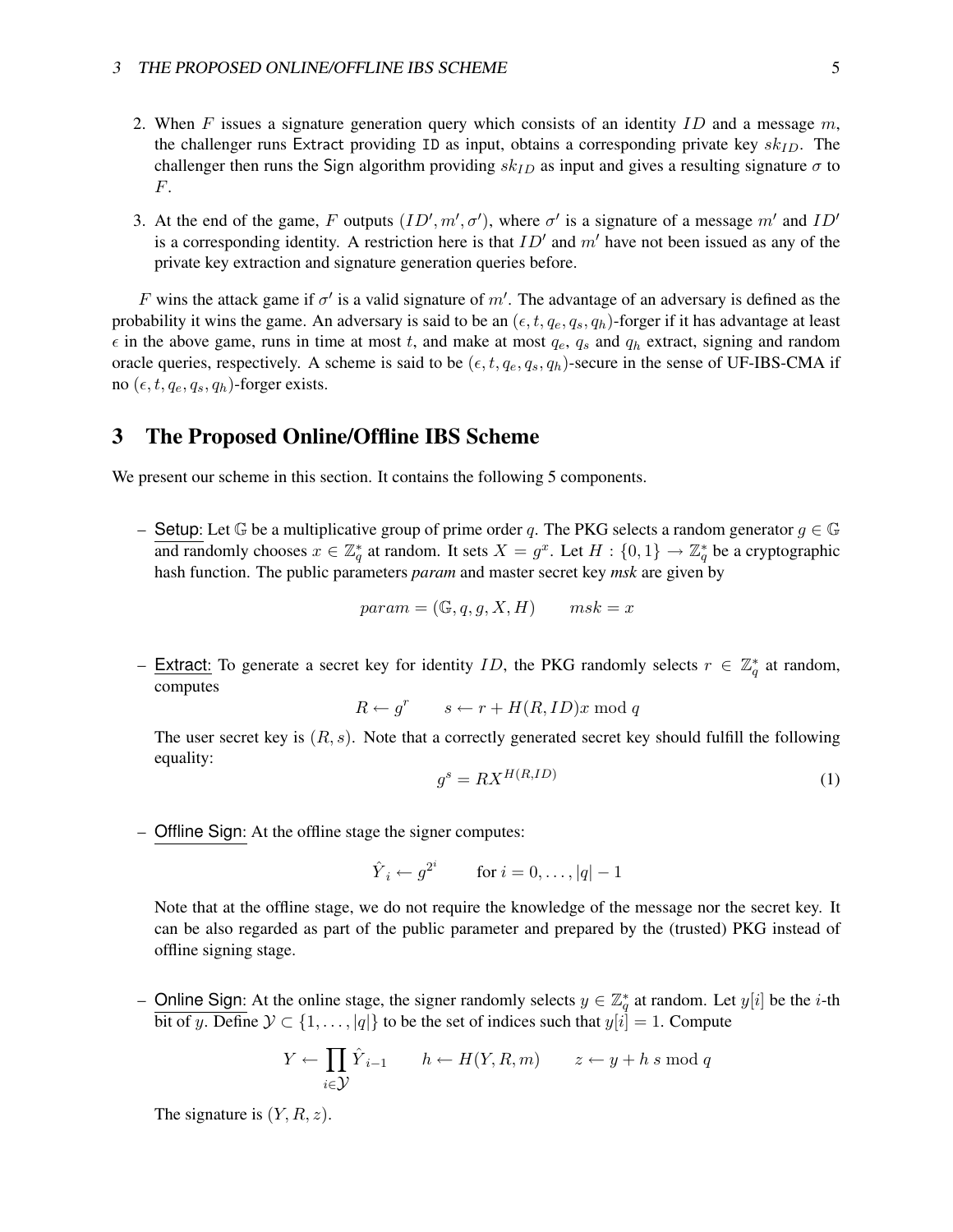– Verify: To verify the signature  $(Y, R, z)$  for message m and identity ID, the verifier first computes  $h \leftarrow H(Y, R, m)$  and checks whether

$$
g^z \stackrel{?}{=} Y R^h X^{hH(R, ID)} \tag{2}
$$

Accept if it is equal. Otherwise reject.

For correctness, note that  $Y = g^y$ . We have

$$
YR^{h}X^{hH(R, ID)}
$$
  
=  $g^{y}g^{rh}g^{xhH(R, ID)}$   
=  $g^{y+h(r+H(R, ID)x)}$   
=  $g^{y+hs}$   
=  $g^{z}$ 

*Remark 1*: As mentioned earlier, the offline signing algorithm can also be executed by any trusted third party as no secret information is involved. The offline information can also be re-used. Actually if we put the offline signing stage as part of the setup process which is done by the PKG (and the offline information is put as part of the public parameter), our scheme can be regarded as a *normal* identity-based signature scheme with very efficient signing algorithm that does not require any exponentiation.

*Remark 2*: It is possible to revoke nodes' secret keys in various ways. For example, one can add "expiration date" to the identity, so a private key associated with the identity can be renewed regularly as suggested in [6]. Also, the base station can maintain a revocation list on the compromised nodes, which contains the R values of the compromised nodes's private keys (together with the node IDs). Consequently, checking against the revocation list by the signature verifiers is no different from that in regular digital signature. The detection of compromised nodes in WSN is a vast research area in WSN security. But we do not specify which methods should be used to detect compromised nodes and to revoke keys, which is out of the scope of this paper.

## 4 Security and Performance Analysis

#### 4.1 Security Analysis

**Theorem 1** *The proposed scheme is*  $(\epsilon, t, q_e, q_s, q_h)$ -secure in the sense of UF-IBS-CMA in the random *oracle model, assuming that the*  $(\epsilon', t')$ -DL assumption holds in  $\mathbb{G}$ , where

$$
\epsilon' = \left(1 - \frac{q_h(q_e + q_s)}{q}\right)\left(1 - \frac{1}{q}\right)\left(\frac{1}{q_h}\right)\epsilon, \qquad t' = t + \mathcal{O}(q_e + q_s)E
$$

*and* qe, qs, q<sup>h</sup> *are the number of extraction, signing and hashing queries respectively the adversary is allowed to make and* E *is the time for an exponentiation operation.*

*Proof.* Assume that there exists a forger A. We construct an algorithm  $\beta$  that makes use of  $\mathcal A$  to solve discrete logarithm problem. B is given a multiplicative group  $\mathbb G$  with generator q and prime order q, and a group element  $A \in \mathbb{G}$ . B is asked to find  $\alpha \in \mathbb{Z}_q$  such that  $g^{\alpha} = A$ . We follow the proof technique from [4].

Setup: B chooses a hash function  $H: \{0,1\}^* \to \mathbb{Z}_q$  which behaves like a random oracle. B is responsible for the simulation of this random oracle. B assigns  $X \leftarrow A$  and outputs the public parameter param =  $(\mathbb{G}, q, g, X, H)$  to A.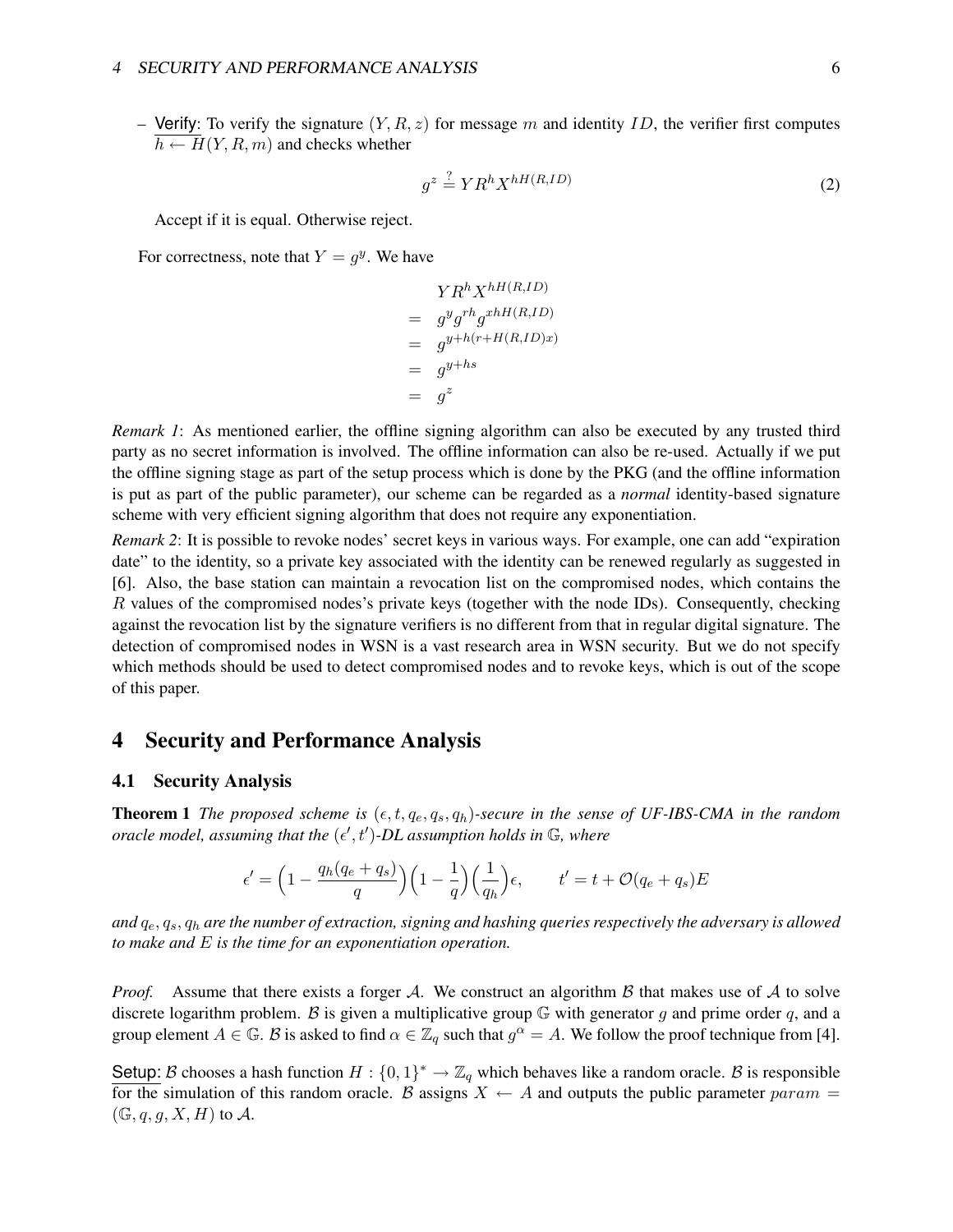Extraction Oracle:  $A$  is allowed to query the extraction oracle for an identity ID.  $B$  simulates the oracle as follows. It chooses  $a, b \in \mathbb{Z}_q$  at random and sets

$$
R \leftarrow X^a g^b \qquad s \leftarrow b \qquad H(R, ID) \leftarrow -a
$$

Note that  $(R, s)$  generated in this way satisfies the equation (1) in the Extract algorithm. It is a valid secret key. B outputs  $(R, s)$  as the secret key of ID and stores the value of  $(R, s, H(R, ID), ID)$  in the table for consistency.

Signing Oracle: A queries the signing oracle for a message m and an identity ID. B first checks that whether  $ID$  has been queried for the random oracle  $H$  or extraction oracle before. If yes, it just retrieves  $(R, s, H(R, ID))$  from the table and uses these values to sign for the message, according to the signing algorithm described in the scheme. It outputs the signature  $(Y, R, z)$  for the message m and stores the value  $H(Y, R, m)$  in the hash table for consistency. If ID has not been queried to the extraction oracle, B executes the simulation of the extraction oracle and uses the corresponding secret key to sign the message.

Output Calculation: Finally the adversary A outputs a forged signature  $\sigma_{(1)}^* = (Y^*, R^*, z_{(1)}^*)$  on message  $m^*$  and identity  $ID^*$ . B rewinds A to the point where it queries  $H(Y^*, R^*, m^*)$  and supplies with a different value. A outputs another pair of signature  $\sigma_{(2)}^* = (Y^*, R^*, z_{(2)}^*)$ . B repeats again and obtains  $\sigma_{(3)}^* =$  $(Y^*, R^*, z^*_{(3)})$ . Note that  $Y^*$  and  $R^*$  should be the same every time. We let  $c_1, c_2, c_3$  be the output of the random oracle queries  $H(Y^*, R^*, m^*)$  for the first, second and third time.

By  $r, x, y \in \mathbb{Z}_q$  we now denote discrete logarithms of R, X and Y respectively, i.e.,  $g^r = R$ ,  $g^x = X$ and  $g^y = Y$ . From equation (2), we then have

$$
z_{(i)}^* = y + rc_i + xc_iH(R^*, ID) \bmod q \qquad \text{for } i = 1, 2, 3
$$

In these equations, only r, y, x are unknown to  $\beta$ .  $\beta$  solves for these values from the above three linear independent equations, and outputs  $x$  as the solution of the discrete logarithm problem.

Probability Analysis: The simulation of the extraction oracle fails if the random oracle assignment  $H(R, ID)$ causes inconsistency. It happens with probability at most  $q_h/q$ . Hence the simulation is successful  $q_e + q_s$ times (since  $H(R, ID)$  may also be queried in the signing oracle if ID has not been queried in the extraction oracle) with probability at least

$$
\left(1 - \frac{q_h}{q}\right)^{q_e + q_s} \ge 1 - \frac{q_h(q_e + q_s)}{q}.
$$

Due to the ideal randomness of the random oracle, there exists a query  $H(Y^*, R^*, m^*)$  with probability at least  $1 - 1/q$ . B guesses it correctly as the point of rewind, with probability at least  $1/q_h$ . Thus the overall successful probability is

$$
\Big(1-\frac{q_h(q_e+q_s)}{q}\Big)\Big(1-\frac{1}{q}\Big)\Big(\frac{1}{q_h}\Big)\epsilon.
$$

The time complexity of the algorithm  $\beta$  is dominated by the exponentiations performed in the extract and signing queries, which is equal to

$$
t + \mathcal{O}(q_e + q_s)E.
$$

 $\Box$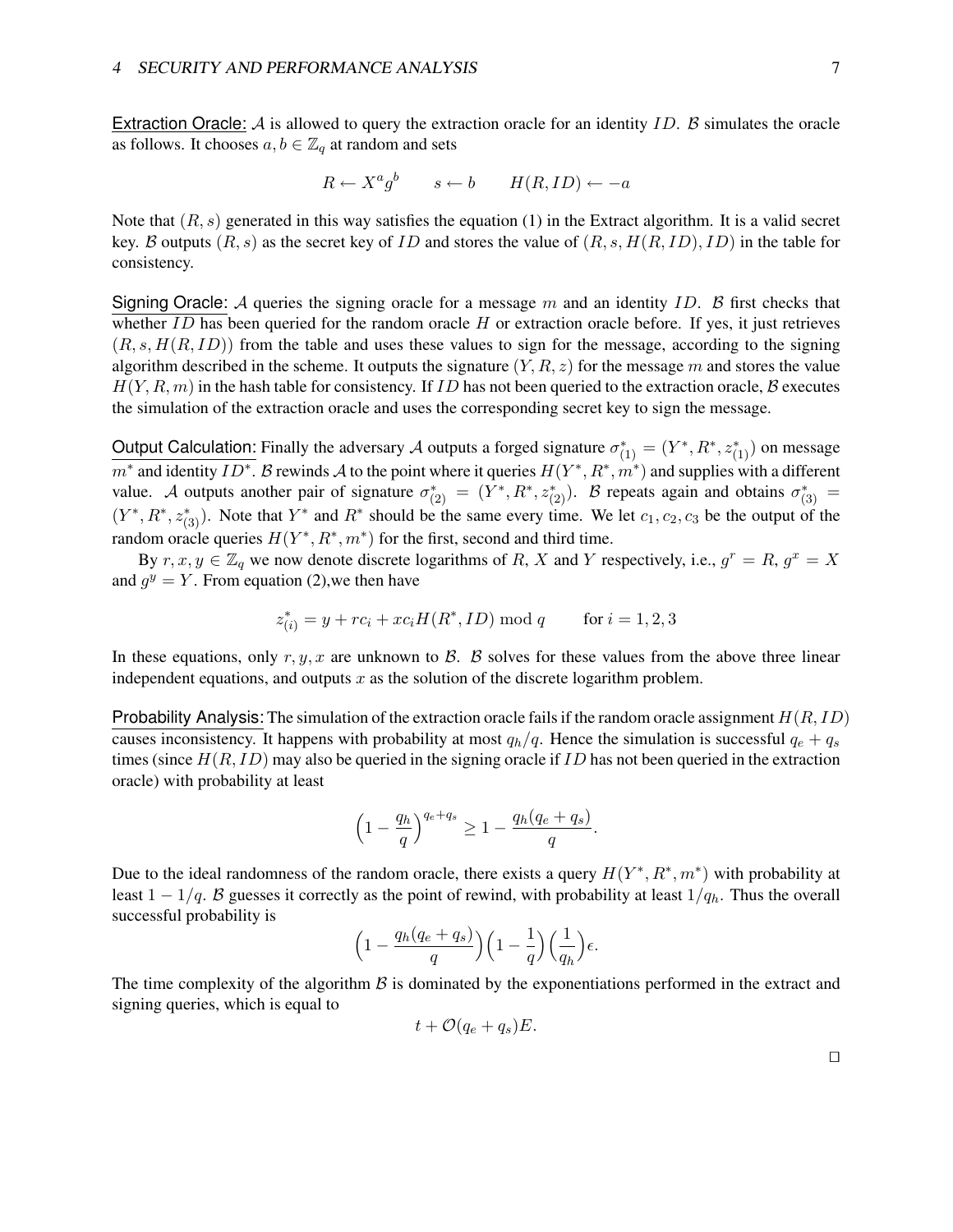|                      | ST's scheme                      | XMS's scheme                            | Our scheme                             |
|----------------------|----------------------------------|-----------------------------------------|----------------------------------------|
| Offline (One-time)   | $C(h) + C(\sigma_a)$             | $2E + \tilde{m}$                        |                                        |
| Offline (Multi-time) |                                  | $ q  \cdot 2E$                          |                                        |
| Online (One-time)    | $\tilde{\phantom{a}}$<br>m       | $\tilde{m}$                             | m                                      |
| Online (Multi-time)  |                                  | $\mathcal{O}( q ) \cdot 2M + \tilde{m}$ | $\mathcal{O}( q ) \cdot M + \tilde{m}$ |
| Verification         | $C(h) + C(\sigma_v) + C(cert_v)$ | $2P+2E+M$                               | $2E+M$                                 |

Table 1: Comparison of computation cost

| Table 2. Comparison of storage cost and signature size |                           |                         |                          |  |
|--------------------------------------------------------|---------------------------|-------------------------|--------------------------|--|
|                                                        | ST's scheme               | XMS's scheme            | Our scheme               |  |
| Offline Storage (One-time)                             | $2 q + \sigma + cert $    | $2 \mathbb{G} +2 q $    | $ \mathbb{G} + q $       |  |
|                                                        | $> 800$ bits              | $\approx 640$ bits      | $\approx$ 320 bits       |  |
| Offline Storage (Multi-time)                           |                           | $2 q \cdot \mathbb{G} $ | $ q  \cdot  \mathbb{G} $ |  |
|                                                        |                           | $\approx 6.4k$ bytes    | $\approx$ 3.2k bytes     |  |
| Size of signature                                      | $ q  +  \sigma  +  cert $ | $2 \mathbb{G} + q $     | $2 \mathbb{G} + q $      |  |
|                                                        | $> 640$ bits              | $\approx$ 480 bits      | $\approx$ 480 bits       |  |

Table 2: Comparison of storage cost and signature size

### 4.2 Efficiency Analysis

We note that exponentiation is equivalent to point multiplication in Elliptic Curve Cryptosystem (ECC) and multiplication is equivalent to point addition in ECC. Since a 160-bit ECC key offers more or less the same level of security as a 1024-bit RSA, we may implement our proposed scheme using ECC with  $|q| = 160$  $(|\mathbb{G}|)$  can be as small as 160 in the optimal case by choosing suitable curve [7]). We adopt this setting in the following comparison with other schemes.

#### 4.2.1 Comparison with other online/offline schemes

We compare the efficiency of our scheme with two different ID-based online/offline signature schemes, namely Shamir-Tauman's (ST) scheme [23] (ID-based version, with certificate attached as part of the signature) and Xu-Mu-Susilo's (XMS) scheme [28]. Here we remark that the XMS scheme did not provide a multi-time version of the online/offline signature. However, we observe that the same technique we employed in Section 3 can be applied to their scheme and thus produce an appropriate comparison. On the other side, the ST scheme cannot be extended to multi-time version.

We denote by  $C(\theta)$  the computation cost of operation  $\theta$ , and by  $|\lambda|$  the bits of  $\lambda$ . Also we denote by E the exponentiation in  $\mathbb G$  (equivalent to scalar multiplication in ECC), M the multiplication in  $\mathbb G$  (equivalent to point addition in ECC),  $\tilde{m}$  the modular multiplication in  $\mathbb{Z}_q^*$  and P the pairing operation. We omit other operations such as addition in  $\mathbb{Z}_q^*$  and normal hashing.

Table 1 shows the comparison of computation cost. h represents a Chameleon hash operation, which requires at least one E computation.  $\sigma_q$  and  $\sigma_v$  represent a normal signature generation and verification respectively, which require at least one  $E$  computation for each operation. Similarly,  $cert_v$  represents a certificate verification, which also requires at least one E computation.

Table 2 shows the comparison of offline storage cost and size of the signature. As stated above,  $|q|$  and  $|\mathbb{G}|$  are both 160 bits.  $|\sigma|$  represents the length of a normal digital signature, which is at least 160 bits.  $|cert|$ represents the length of a digital certificate, which is at least 320 bits.

From the above comparison, we can observe that our proposed scheme is much more efficient than Shamir-Tauman's generic construction. When comparing to the XMS scheme, we achieve about 50% im-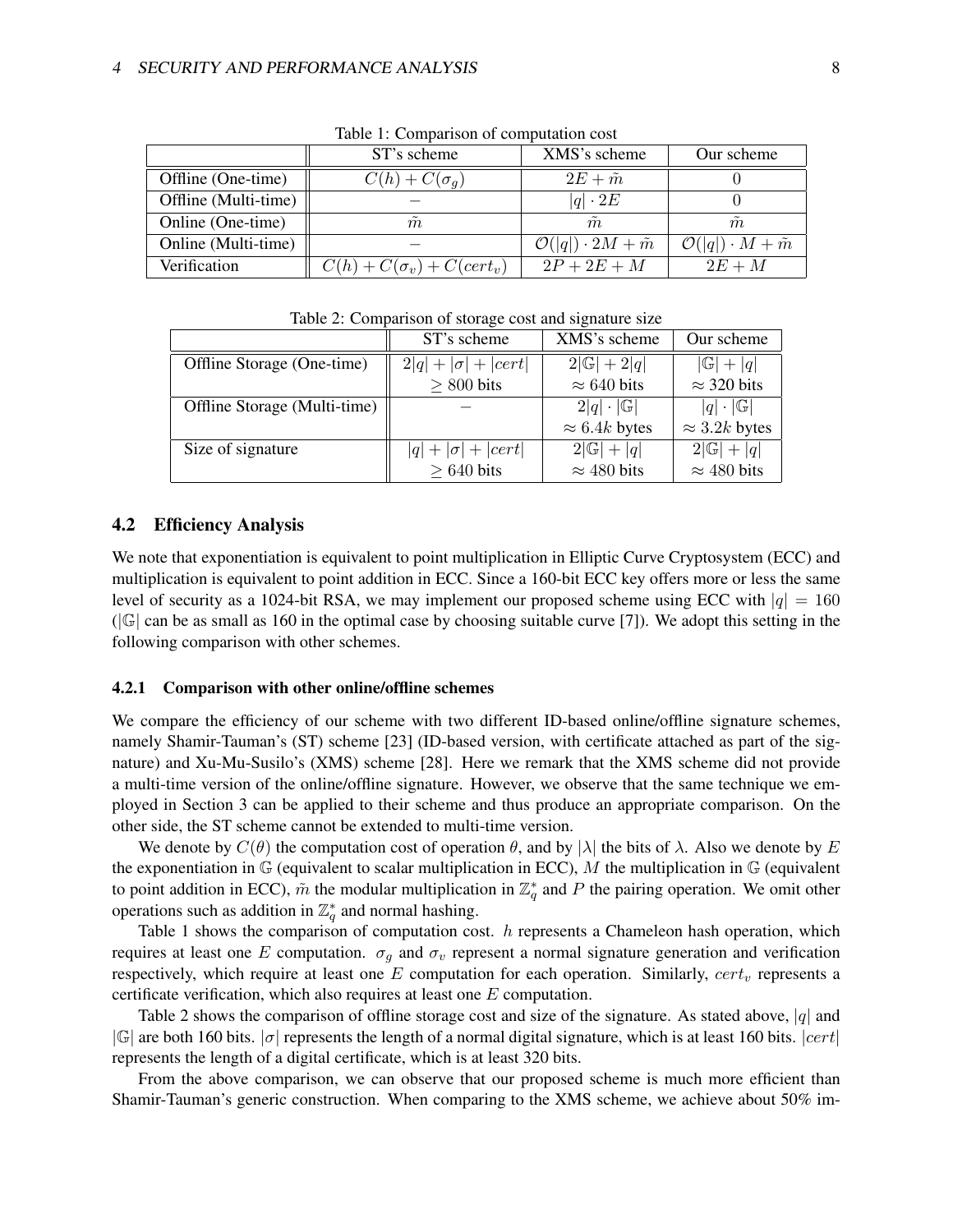|                   | HS's scheme | CC's scheme | GO's scheme | Our scheme |
|-------------------|-------------|-------------|-------------|------------|
| Signing           | $3E+M$      | 2 E         | $2E+2m$     | m          |
| Verification      | $2P + E$    | $2P+2E+M$   | $4E+2M$     | $2E+M$     |
| Size of Signature | 320 bits    | 320 bits    | $2048$ bits | 480 bits   |

Table 3: Comparison of computation cost and size

provement over space and computation efficiency of both the offline and online stage. Furthermore, in our scheme as the offline stage can be done by the PKG, the signer does *not* have any computation cost in the offline stage while the XMS scheme requires more than 320 E operations.

The most significant improvement focuses on the signature verification. We do *not* require any pairing operation while the XMS scheme does. It is particularly suitable for the WSN environment where the sensor node does not have enough computation power for a pairing operation. Without any pairing operation, we allow any node to generate and verify signature. That is, our proposed signature scheme facilitates the communication between nodes in an authenticated way.

#### 4.2.2 Comparison with other non-online/offline schemes

We also compare our scheme with other (non-online/offline) ID-based signature schemes that have been standardized by ISO/IEC: Hess's [13] scheme (denoted HS), Cha and Cheon's [8] scheme (denoted CC) and Guillou and Quisquater's [12] scheme (denoted GQ). The detailed comparison is given in Table 3. We use the same notation as in Table 1.

From the above, we can see that those non-online/offline schemes may not be suitable for lightweight devices, such as wireless sensors. Both HS and CC schemes require  $E$  (exponentiation) operation in the signing stage and  $P$  (pairing) operation in the verification stage, which are considered fairly heavy. Due to resource constraints, lightweight devices may not be able to execute such operations.

# 5 Extension for Aggregation

It would be useful if a (single) sensor node can sign multiple messages, say n messages, but the size of resulting signature is significantly smaller than  $n$  times the size of a single signature. Such an aggregated (shortened) signature is of great importance in WSNs as reducing communication overheads in WSNs is crucial for resource-constrained sensor nodes.

As an extension to our online/offline IBS scheme, we propose the following aggregation technique when a single user (node) wants to sign multiple messages.

– Setup: Let G be a multiplicative group of prime order q. The PKG selects a random generator  $g \in \mathbb{G}$ and randomly chooses  $x \in_R \mathbb{Z}_q$ . It sets  $X = g^x$ . Let  $H : \{0,1\} \to \mathbb{Z}_q$  be a cryptographic hash function. The public parameters *param* and master secret key *msk* are given by

$$
param = (\mathbb{G}, q, g, X, H) \qquad msk = x
$$

- Extract: To generate a secret key for identity *ID*, the PKG randomly selects  $r \in_R \mathbb{Z}_q^*$ , computes

$$
R \leftarrow g^r \qquad s \leftarrow r + H(R, ID)x \bmod q
$$

The user's secret key is  $(R, s)$ .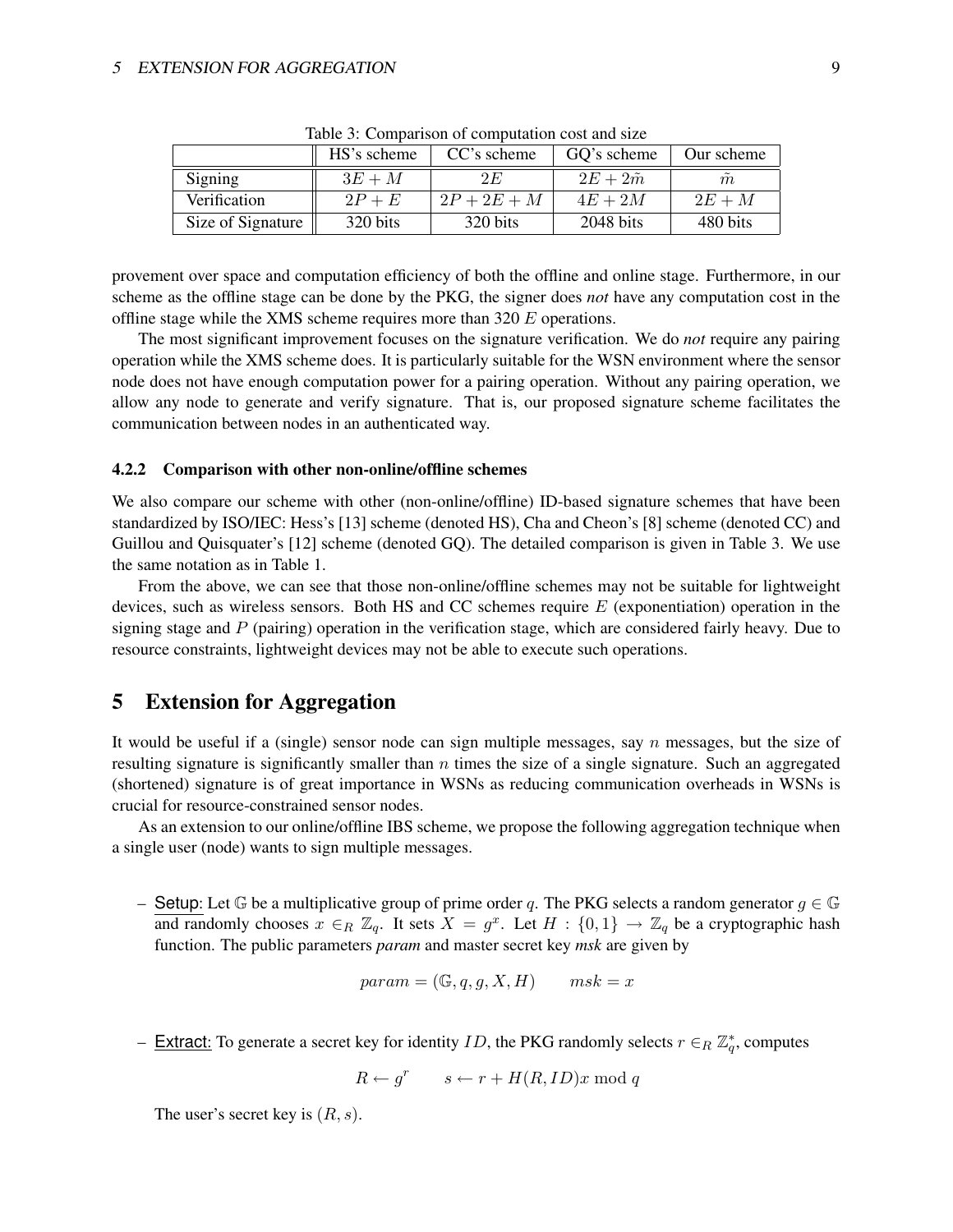– Offline Sign: At the offline stage the signer computes:

$$
\hat{Y}_i \leftarrow g^{2^i} \qquad \text{for } i = 0, \dots, |q| - 1
$$

As noted in the previously, this offline stage computation can be conducted by other trusted third party or the PKG. The resulting value  $\hat{Y}_i$  for  $i = 1, \ldots, |q| - 1$  can also be provided as part of the public parameter.

- Online Sign: At the online stage, the signer randomly selects  $y_l \in_R \mathbb{Z}_q^*$ . Let  $y_l[i]$  be the *i*-th bit of  $y_l$ . Define  $\mathcal{Y}_l \subset \{1, \ldots, |q|\}$  to be the set of indices such that  $y_l[i] = 1$ . Compute

$$
Y_l \leftarrow \prod_{i \in \mathcal{Y}_l} \hat{Y}_{i-1}
$$
  $h_l \leftarrow H(Y, R, m_l)$   $z_l \leftarrow y_l + h_l \text{ s mod } q \text{ for } l = 1, ..., n$ 

Also, compute

$$
z = \sum_{l=1}^{n} z_l
$$

The aggregated signature is  $(Y_l, R, z)$  for  $l = 1, \ldots, n$ .

- Verify: To verify the signature  $(Y_l, R, z)$  for message  $m_l$  and identity ID for  $l = 1, \ldots, n$ , the verifier first computes  $h_l \leftarrow H(Y, R, m_l)$  and checks whether

$$
g^{z} \stackrel{?}{=} \Big(\prod_{l=1}^{n} Y_{l}\Big) R^{\sum_{l=1}^{n} h_{l}} X^{(\sum_{l=1}^{n} h_{l})H(R,ID)}
$$
(3)

Accept if it is equal. Otherwise reject.

Note that the verification is correct: Since  $Y_l = g^{y_l}$  for  $l = 1, \ldots, n$ , we have

$$
\begin{aligned}\n &\left( \prod_{l=1}^{n} Y_{l} \right) R^{\sum_{l=1}^{n} h_{l}} X^{(\sum_{l=1}^{n} h_{l}) H(R, ID)} \\
&= \left( \prod_{l=1}^{n} Y_{l} \right) g^{r(\sum_{l=1}^{n} h_{l})} g^{x(\sum_{l=1}^{n} h_{l}) H(R, ID)} \\
&= g^{(\sum_{l=1}^{n} y_{l})} g^{(\sum_{l=1}^{n} h_{l}) (r + x H(R, ID))} \\
&= g^{(\sum_{l=1}^{n} y_{l})} g^{s(\sum_{l=1}^{n} h_{l})} \\
&= g^{z}.\n \end{aligned}
$$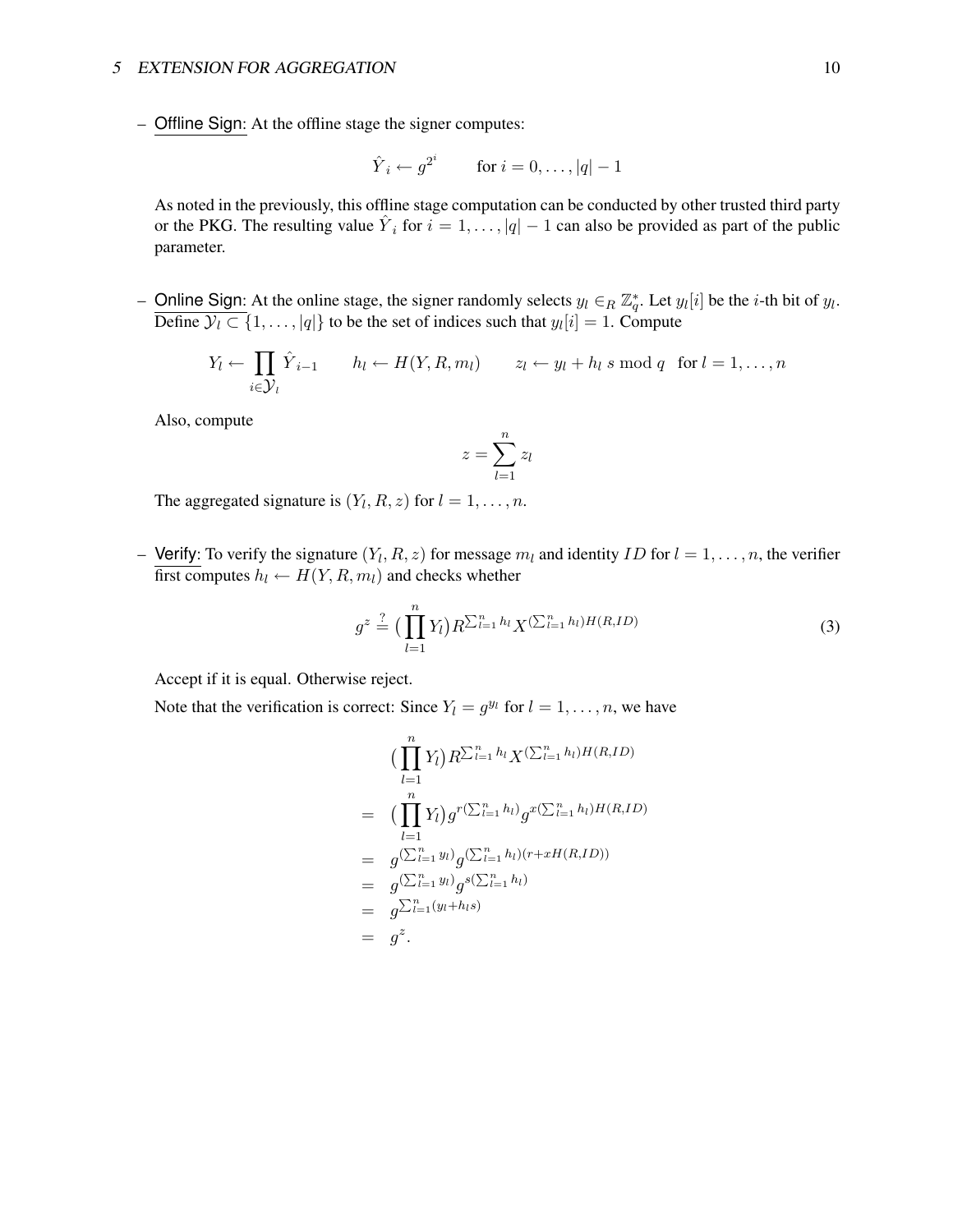

Figure 1: Comparison between Non-Aggregated and Aggregated Versions of Our Scheme

As depicted in Figure 1, when the proposed aggregation technique is employed, the size of signature is significantly reduced compared to the non-aggregated version in which the size of signature is almost *two times bigger* than the size of the aggregated signature.

# 6 Implementation on WSN

### 6.1 Basic Setting

We realized our online/offline ID-based signature scheme in the single-hop setting (see the implementation framework in Figure 2), in which each sensor node can sign messages using its secret signing key associated with its identifier information ID.



Figure 2: Overview of Implementation Scenario

We assume that the system parameter *param* is generated by the base station and is embedded in each sensor node when they are deployed. We also assume that the signatures generated by the sensor nodes can be verified either by sensor nodes themselves or by the base station. Like the case for general WSNs, we assume that the base station is powerful enough to perform computationally intensive cryptographic operations, and the sensor nodes, on the other hand, have limited resources in terms of computation, memory and battery power. We also assume that the private key of the base station is safely stored.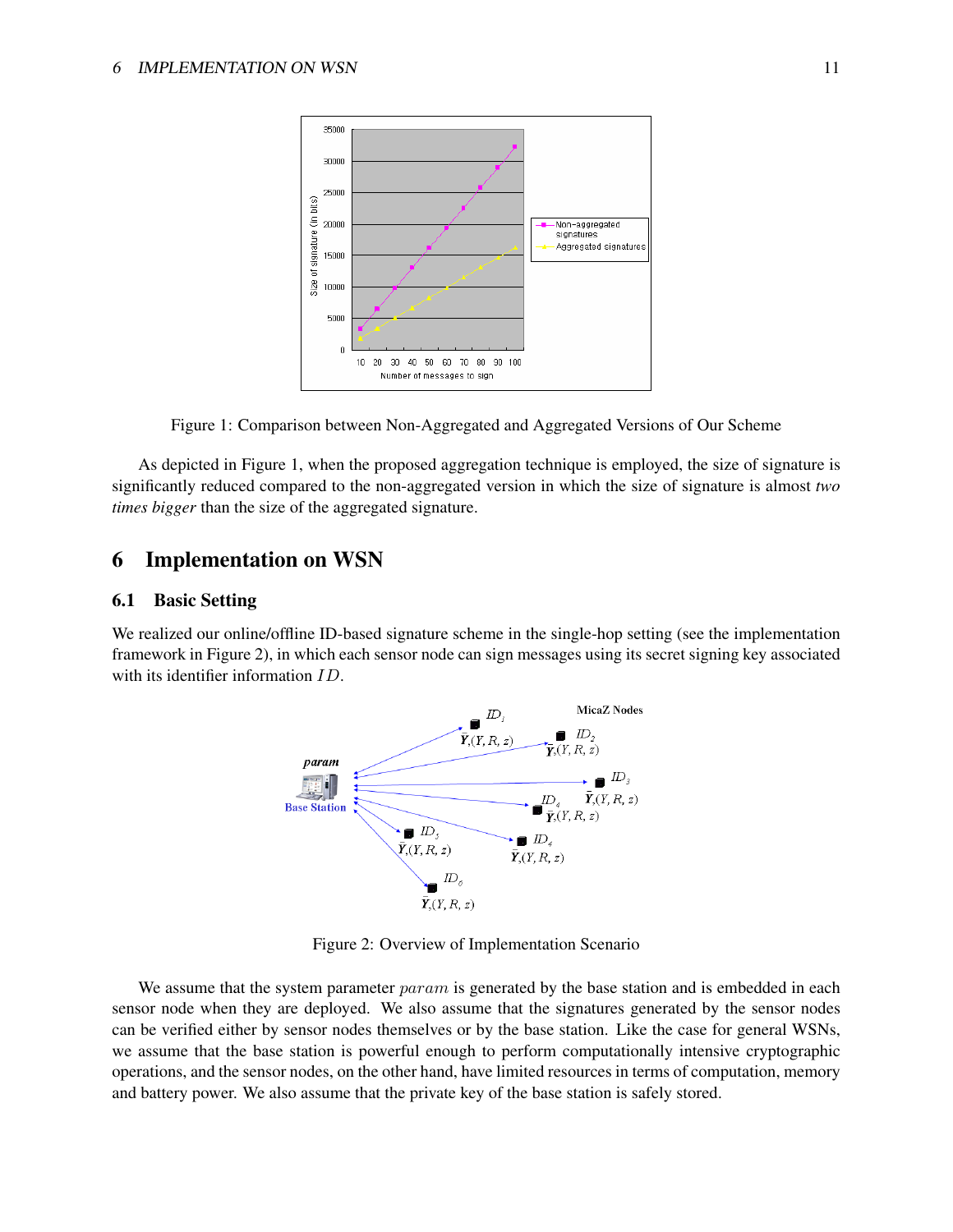The sensor nodes used in our implementation are Mica $Z<sup>3</sup>$ , developed by Crossbow Technology. Its RF transceiver complies with IEEE 802.15.4/ZigBee, and the 8-bit microcontroller is Atmel ATmega128L, a major energy consumer. We used a PC (Dell Dimension 9150 3.0 GHz CPU, 1GB RAM) as a base station.

The programming languages used for our implementation are nesC, C and Java. The base operating system for the MicaZ platform is TinyOS 2.0. For implementation of our scheme on the sensor node, we employed elliptic curve cryptography due to the small key size and low computational overhead. We specifically used an ECC library developed by Siemens AG<sup> $4$ </sup> with 160-bit key size.

| Source ID (2 bytes)                             | Msg type (1 Byte) | $R.x$ (20 bytes) | $R.y$ (20 bytes) | Zero Padding (40 bytes) |                    |
|-------------------------------------------------|-------------------|------------------|------------------|-------------------------|--------------------|
| Data Format (Initialize Phase, Msg type $= 0$ ) |                   |                  |                  |                         |                    |
|                                                 |                   |                  |                  |                         |                    |
| Source ID (2 bytes)                             | Msg type (1 Byte) | $Y.x$ (20 bytes) | $Y.y$ (20 bytes) | 2(20 bytes)             | Message (20 bytes) |
| Data Format (Normal Phase, Msg type $= 1$ )     |                   |                  |                  |                         |                    |

Figure 3: Data Format

Figure 3 illustrates the data format of a packet in our implementation. The reason we split the signature into two phases instead of single phase is that the " $R$ " part of our signature will be the same for all signatures produced from a particular sensor node; hence it will save communication overhead by sending  $R$  once at the very beginning of the communications. (Normal phase packet size for 1 stage =  $123$  bytes vs 2 stage = 83 bytes, 40 bytes or 320bits communication overhead saved for each signature!)

In initialize phase, the size of each packet is 43 bytes, i.e. 3 bytes for the header, 40 bytes for signature (20 bytes for  $R.x^*$ , 20 bytes for  $R.y^*$ ), and the rest are zero padding. (Note that  $^*R$  and Y are points on Elliptic curve, so we need x-y coordinate to represent it in Cartesian space.) In normal phase, the size of each packet is 83 bytes, i.e. 3 bytes for the header, 60 bytes for signature (20 bytes for Y.x\*, 20 bytes for Y.y\*, 20 bytes for z), and 20 bytes for the payload.

#### 6.2 Energy Consumption



Figure 4: Power supply circuit for estimating energy consumption of MicaZ

Before we explain how to measure the energy consumption, let us review some basic formulae related to the energy and power. The energy E is defined as  $E = P \cdot t$  where P denotes power and t denotes time. The unit of E is Joule. Here,  $P = V \times I$  where V and I denote voltage and current respectively. Note that the

<sup>&</sup>lt;sup>3</sup>Further information on this platform is available at  $http://www.xbow.com/.$ 

<sup>4</sup>Note that this library is not publicly available. One can use TinyECC instead, which is available as open source.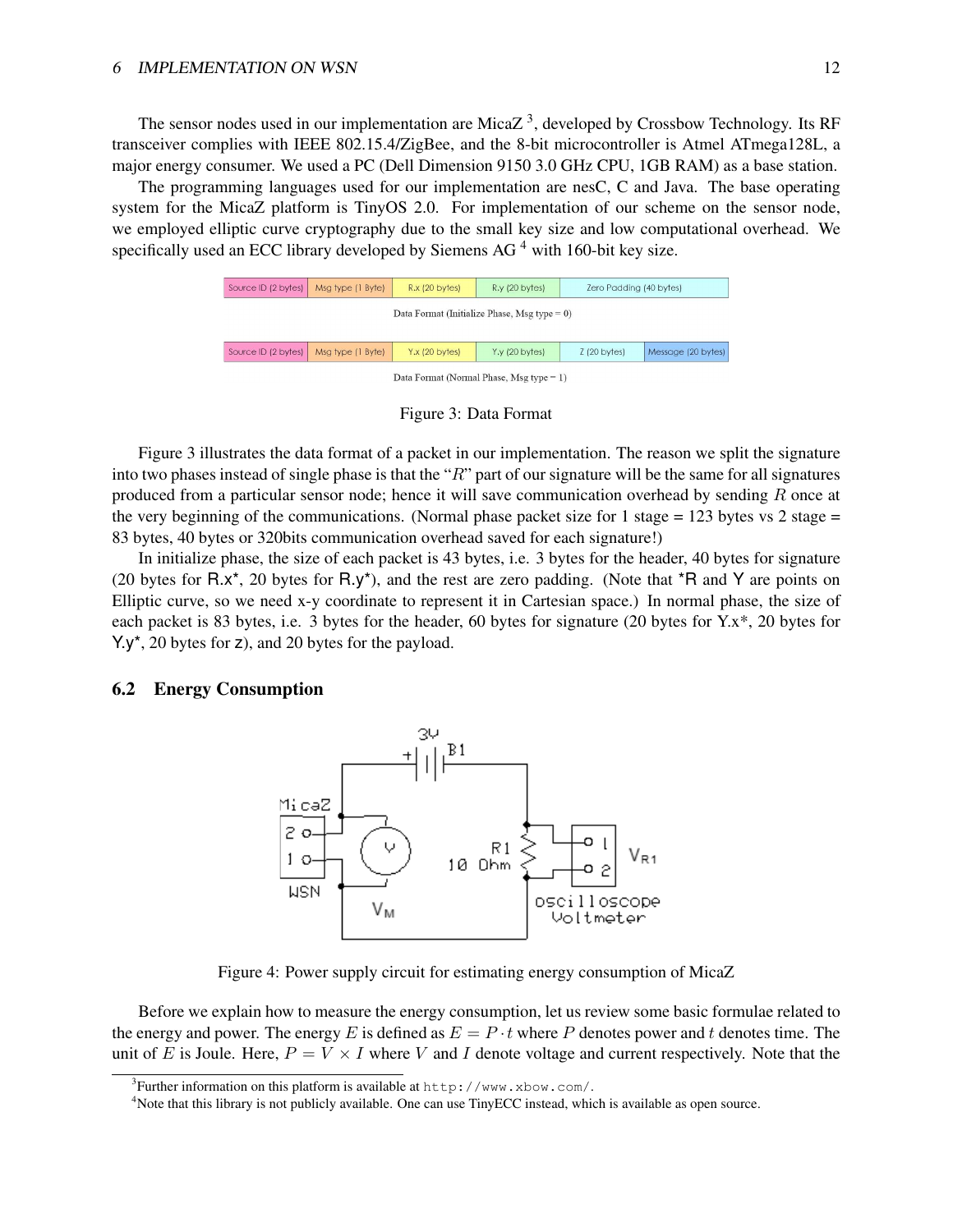unit of P is Watt. Note also that by Ohm's Law,  $I = V/R$ , where R is resistance. Since the actual energy consumed when running our codes in MicaZ cannot be calculated just based on its internal impedance, there is no way to estimate the impedance of logic gates. Hence, we measure the energy consumption of MicaZ indirectly. Figure 4 shows the power supply we built for estimating the energy consumption for our online/offline ID-based signature scheme. The circuit is powered by two Sanyo AA size NiMH rechargeable batteries, with fully charged and voltage level is at 2.97V. The reason we add a resistor,  $R_1$ , to the circuit instead of just connected to an Ammeter in series of the circuit is because we want to capture the current changes in the circuit and the period of changes at the same time. With this setup, we are able to measure the current flow into MicaZ indirectly by measuring the voltage drop,  $V_{R_1}$ , in the resistor  $R_1$  using HP54520 oscilloscope. We choose a small value (10 Ohms) resistor (actual reading is 9.6 Ohms) in order to minimize the addition resistance to the circuit. After we had the current information, we measure the total voltage drop across Micaz,  $V_M$ , by using Fluke 87 voltmeter connected in parallel with MicaZ. By now, we are able to calculate the total power of the circuit in any instance. In order to get the energy consumption, we need the timing information. We program the MicaZ to sign and verify the signature periodically. With this, the oscilloscope is able to capture the computation time as the voltage across  $R_1$  and  $V_{R_1}$  will change across MicaZ during the computation of our online/offline ID-based signature scheme. Since we are only interested in the additional energy cost required for computing our online/offline ID-based signature scheme, we first estimate the energy consumed by MicaZ during computation and verification of the signature. After that we minus the energy consumed by MicaZ during its ideal state. By doing this we can have the actual energy consumption which is shown in Table 4.

| Process Name                  | Time(s) | Energy (mJ) |
|-------------------------------|---------|-------------|
| Sign (Offline - Base Station) | 0.293   | nil         |
| Sign (Online - MicaZ)         | 0.896   | 12.37       |
| Verify (Base Station)         | 0.031   | nil         |
| Verify (MicaZ)                | 5.61    | 77.44       |

Table 4: Time and energy consumptions of our implementation

In Table 4, we summarize the time and energy consumptions of our implementation when a random message of 20 bytes is signed and verified using our online/offline ID-based signature scheme. Note that we have included two cases for signature verification, when the signature is verified by the base station and the MicaZ sensor node, respectively.

#### 6.3 Comparison with other ECDSA implementations

| Table 5. Comparison with other ECDSA implementations |                       |               |  |  |
|------------------------------------------------------|-----------------------|---------------|--|--|
| <b>Schemes</b>                                       | Sign(mJ)              | Verify $(mJ)$ |  |  |
| Our IBS implementation                               | Aprrox. 12.37   77.44 |               |  |  |
| ECDSA implementation in [1]                          | 46.2                  | 58.4          |  |  |
| ECDSA implementation in [26]                         | 22.82                 | 45.09         |  |  |

Table 5: Comparison with other ECDSA implementations

Although we have not found any implementations of IBS scheme on WSN in the available literature, one could compare our implementation with the ECDSA implementations given in [1] and [26], which may be comparable in a sense that they are all based on ECC with 160-bit key and are implemented on MicaZ. Readers are referred to Table 5 for the comparison. Note that the signing operation of our online/offline IBS consumes very little energy compared to those of [1] and [26]. This is due to the fact that in our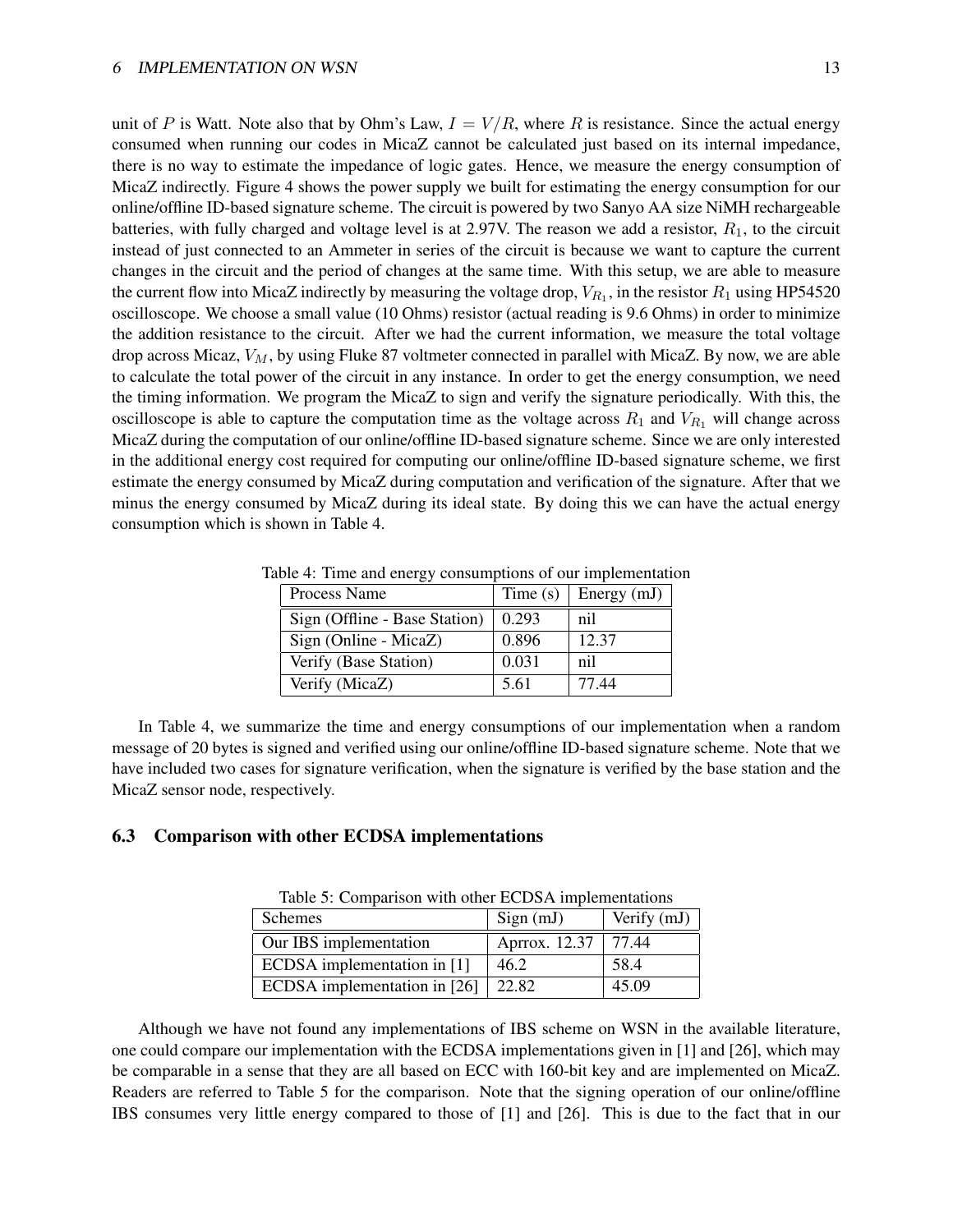online/offline IBS scheme, offline signing can be performed by the base station as no secret information is required and hence the sensor nodes are exempt from performing relatively "heavy" point multiplications. Note also that the verification of our scheme is only slightly more expensive. This is because our scheme is "identity-based" so more point multiplications should be performed.

# 7 Concluding Remark

We presented an efficient online/offline ID-based signature scheme which does not require any certificate attached to the signature for verification, and does not require any pairing operation in both signature generation or verification. More importantly, our offline signing algorithm does not require any secret key information. It can be pre-computed by a PKG. The offline information can also be re-used. This is a great advantage in WSN environments as the offline information can be hard-coded to the sensor node in the manufacturing or setup stage. It can eliminate any communication between the sensor node and the base station for the offline signing, which is considered as a costly factor in the WSN.

The length of this (pre-computed) offline information, or can be considered as public parameters, is about 160 group elements. It may be considered long for signing a few messages. However, if the sensor requires to sign a thousand, or even a million of messages, these 160 group elements are just negligible when compared to those messages. Thus our scheme is particular suitable for large scale network.

# **References**

- [1] TinyECC A configurable library for elliptic curve cryptography in wireless sensor networks (Version 1.0). Cyber Defense Laboratory, NCSU, 2007. http://discovery.csc.ncsu.edu/ software/TinyECC/.
- [2] I. F. Akyildiz, W. Su, Y. Sankarasubramaniam, and E. Cayirci. A survey on sensor networks. *IEEE Communications Magazine*, 40(8):102–114, 2002.
- [3] J. Baek, H. Tan, J. Zhou, and J. Wong. Realizing stateful public key encryption in wireless sensor network. In *Proc. IFIP-SEC '08*, pages 95–108. Springer-Verlag, 2008.
- [4] M. Bellare, C. Namprempre, and G. Neven. Security proofs for identity-based identification and signature schemes. In *Proc. EUROCRYPT '04*, volume 3027 of *Lecture Notes in Computer Science*, pages 268–286. Springer-Verlag, 2004.
- [5] D. Boneh and X. Boyen. Short signatures without random oracles the SDH assumption in bilinear groups. *Journal of Cryptology*, 2:149–177, 2008.
- [6] D. Boneh and M. Franklin. Identity-Based Encryption from the Weil Pairing. In *Proc. CRYPTO 2001*, volume 2139 of *Lecture Notes in Computer Science*, pages 213–229. Springer-Verlag, 2001.
- [7] D. Boneh, B. Lynn, and H. Shacham. Short signatures from the Weil pairing. In *Proc. ASIACRYPT '01*, volume 2248 of *Lecture Notes in Computer Science*, pages 514–532. Springer-Verlag, 2001.
- [8] J. Cha and J. Cheon. An Identity-Based Signature from Gap Diffie-Hellman Groups. In *Proc. PKC'2003*, volume 2567 of *Lecture Notes in Computer Science*, pages 18–30. Springer-Verlag, 2003.
- [9] X. Chen, F. Zhang, W. Susilo, and Y. Mu. Efficient generic online/offline signatures without key exposure. In *Proc. ACNS '07*, volume 4521 of *Lecture Notes in Computer Science*, pages 18–30. Springer-Verlag, 2007.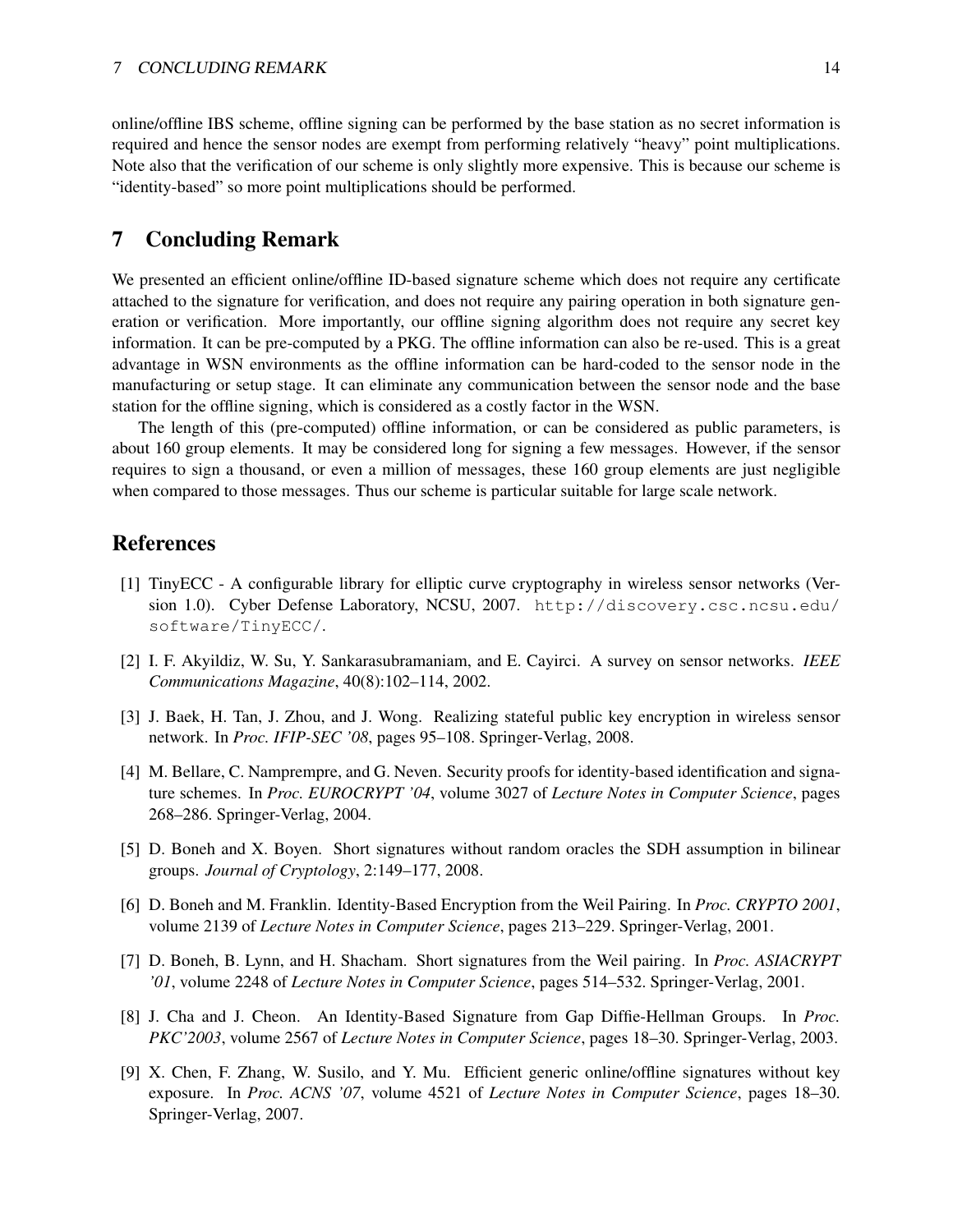- [10] S. Even, O. Goldreich, and S. Micali. On-line/off-line digital signatures. In *Proc. CRYPTO '89*, volume 2442 of *Lecture Notes in Computer Science*, pages 263–277. Springer-Verlag, 1989.
- [11] G. Gaubatz, J.-P. Kaps, E. Oztruk, and B. Sunar. State of the art in ultra-low power public key cryptography for wireless sensor networks. In *Proc. PerSec '05*, pages 146–150. IEEE, 2005.
- [12] L. C. Guillou and J.-J. Quisquater. A "Paradoxical" Identity-Based Signature Scheme Resulting From Zero-Knowledge. In *Proc. CRYPTO 88*, volume 403 of *Lecture Notes in Computer Science*, pages 216–231. Springer-Verlag, 1989.
- [13] F. Hess. Efficient Identity Based Signature Schemes Based on Pairings. In *Selected Area in Cryptography, SAC2002*, volume 2595 of *Lecture Notes in Computer Science*, pages 310–324. Springer-Verlag, 2003.
- [14] M. Joye. An efficient on-line/off-line signature scheme without random oracles. In *Proc. CANS '08*, volume 5339 of *Lecture Notes in Computer Science*, pages 98–107. Springer, 2008.
- [15] C. Karlof, N. Sastry, and D. Wagner. Tinysec: A link layer security architecture for wireless sensor networks. In *Proc. ACM SenSys '04*, pages 162–175. ACM, 2004.
- [16] K. Kurosawa and K. Schmidt-Samoa. New online/offline signature schemes without random oracles. In *Proc. PKC '06*, volume 3958 of *Lecture Notes in Computer Science*, pages 330–346. Springer-Verlag, 2006.
- [17] F. Li, M. Shirase, and T. Takagi. On the security of online/offline signatures and multisignatures from acisp'06. In *Proc. CANS '08*, volume 5339 of *Lecture Notes in Computer Science*, pages 108–119. Springer-Verlag, 2008.
- [18] J. Lopez and J. Zhou. Wireless sensor network security. volume 1 of *Cryptology and Information Security Series*. IOS Press, 2008.
- [19] L. B. Oliveira, M. Scott, J. Lopez, and R. Dahab. TinyPBC: Pairings for Authenticated Identity-Based Non-Interactive Key Distribution in Sensor Networks. Cryptology ePrint Archive, Report 2007/482, 2007. http://eprint.iacr.org/.
- [20] A. Perrig, J. Stankovic, and D. Wagner. Security in wireless sensor networks. *Communications of the ACM*, 47(6):53–57, 2004.
- [21] R. Roma and C. Alcaraz. Applicability of public key infrastructures in wireless sensor networks. In *Proc. EuroPKI '07*, volume 4582 of *Lecture Notes in Computer Science*, pages 313–320. Springer-Verlag, 2007.
- [22] A. Shamir. Identity-based cryptosystems and signature schemes. In *Proc. CRYPTO '84*, volume 196 of *Lecture Notes in Computer Science*, pages 47–53. Springer-Verlag, 1984.
- [23] A. Shamir and Y. Tauman. Improved online/offline signature schemes. In *Proc. CRYPTO '01*, volume 2139 of *Lecture Notes in Computer Science*, pages 355–367. Springer-Verlag, 2001.
- [24] SMEPP. Secure middleware for embedded P2P systems, 2006 to present. http://www.smepp. org.
- [25] C. Tan, H. Wang, S. Zhong, and Q. Li. Body sensor network security: an identity-based cryptography approach. In *Proc. 1st ACM conference on Wireless Network Security*, pages 148–153. ACM, 2008.